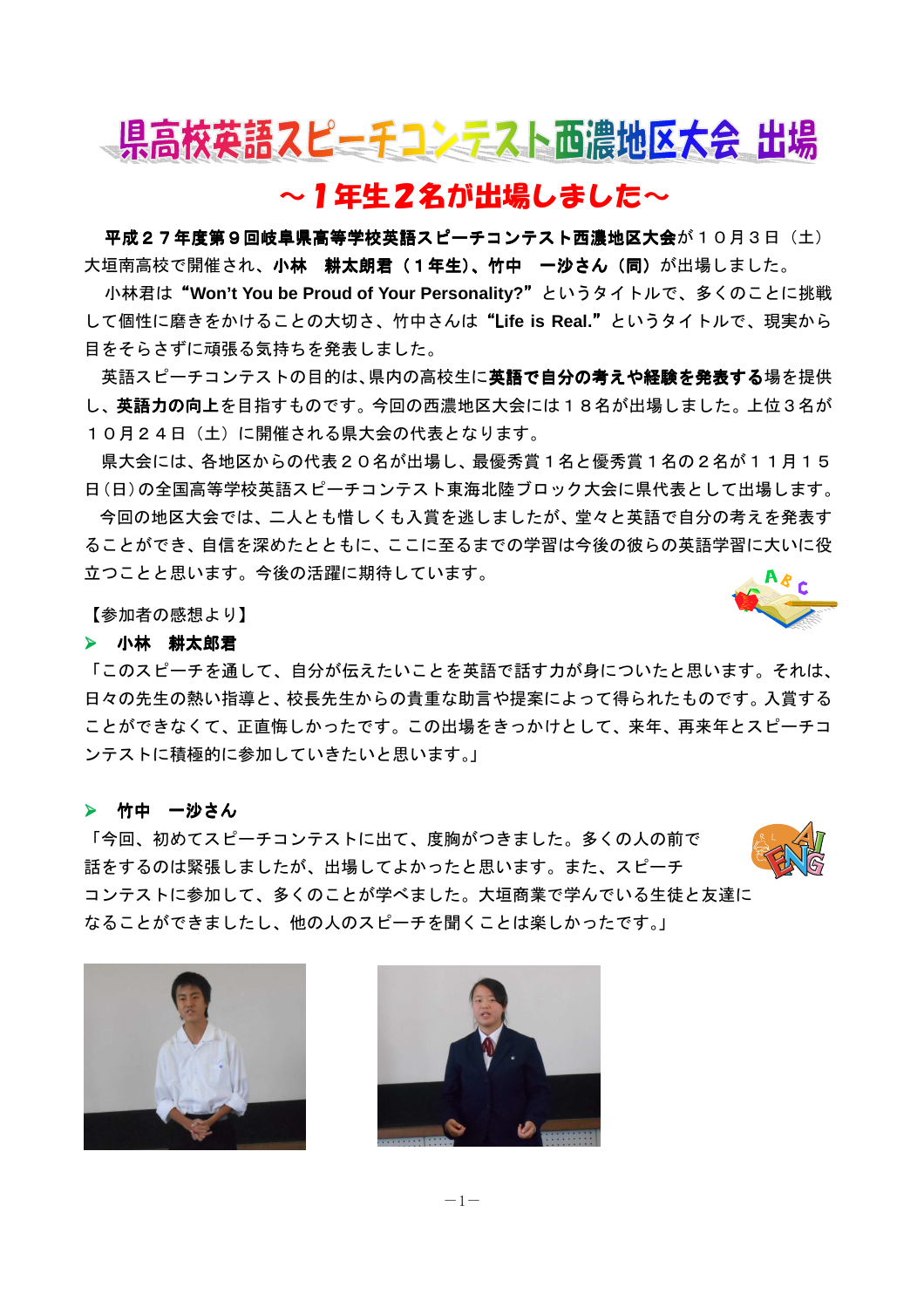### Won't You be Proud of Your Personality?



Ikeda High School 1st grade, Koutaro, Kobayasi

Do you think you have a unique personality? I think one's personality includes both good aspects and bad aspects. Some people are afraid that their personalities are too different from others'.

 I lived in Bangkok for five years. People with different skins, languages, and cultures, live there. They respected and lived in harmony with one another. I found that way of life quite natural and loved it very much. One day, an incident made me think that I was unique. When I became a senior student in elementary school, all my classmates announced their dreams in class. It was a preliminary speech contest to choose one speaker from each class for the school assembly called "Yume Shuukai," or "Dream Meeting." It was one of the school events to encourage students to have their own dreams. As I expected, many classmates had cool dreams. For example, to be a professional baseball player, to be a professional soccer player, to be a doctor, etc. At that time, I wanted to be a comedian. All the students in my class laughed a lot. I said to them, "A comedian is a good job because making people laugh is a nice thing." In the end, on the recommendation of my classmates and teacher, I was chosen as the representative of my class and participated in "the Dream Meeting." I thought that I was chosen because I had a unique dream. I truly thought that making people laugh was a very nice thing.

 I've had an inferiority complex for a long time. Most Japanese tend to think that it is good to be the same as others and bad to be different from others. One day I became sick and I went to a hospital where interpreters worked to help patients. One of the interpreters was able to translate my Japanese into English so quickly and smoothly. I felt he was cool, and I was very impressed. What a good job! Interpreters can help those in trouble and make them happy. I was sure that interpreters need not only language skills but also an ability to make others feel happy. Suddenly an idea hit upon me. I wanted to be an interpreter. I like to help people in trouble. I like English and I'm sure I have the qualities of an interpreter.

 When I came back to Japan, I decided to join the Kendo club or Japanese fencing club in Fuwa Junior High School. Kendo is my favorite sport, and I had practiced it since 1<sup>st</sup> grade elementary school. Practice in junior high school was incredibly hard, compared with the one in elementary school. I enjoyed Kendo in elementary school, because it was for fun. In contrast, however, practice in junior high school was for competing. The practice time was very long and there was no holiday. At that time, I was not tall and was very thin. My instructor asked me if I would be able to continue to practice Kendo. To tell the truth, I wanted to quit kendo a number of times. In third grade, I stopped practicing because of an entrance examination. However, I suddenly recognized that I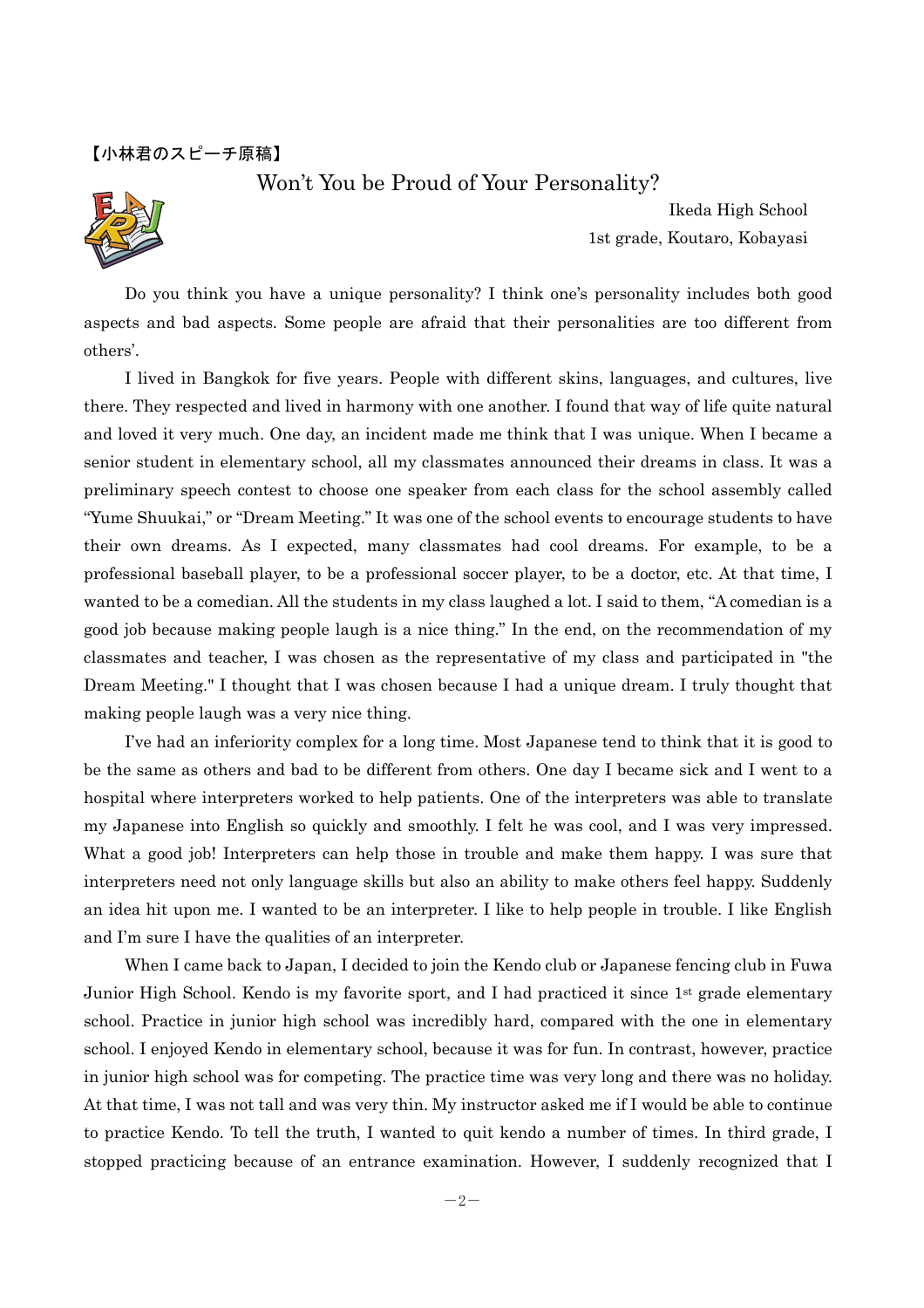became very strong both mentally and physically. I used to give up various things easily, but now, I will not easily yield to difficulties, and will instead continue to make an effort to overcome them. That will be my achievement. That means that we can change our personality through various challenges.

 Some people give up on their dreams because they think they're too shy, or they have no guts. But people can change. I believe they can do anything they decide.

So, please be proud of your personality, and let's face our challenges to fulfill our dreams. Thank you for your kind attention.

## 【竹中さんのスピーチ原稿】 Life is Real

Ikeda High School 1st grade, Kazusa, Takenaka

Life is filled with lessons, hardships, heartaches, and joys. All these will ultimately lead us to our destination, our purpose in life. The road will not always be smooth. In fact, throughout our life, we will encounter many challenges.

Some of these challenges will test our courage, strengths, weaknesses, and faith. Along the way, we may stumble upon obstacles on the paths we are destined to take. In order to follow the right path, we must overcome these obstacles. We have to face them even if it is hard.

 Some people compare life to a journey. In a sense, it is true. The people who we meet on our journey are people who we are destined to meet. Everyone comes into our lives for some reason or another. We don't always know their purpose. But they all play some kind of role. Some may stay for a life time; others may only stay for a short while.

My mother taught me many lessons which gave me deep insights into life. She always says, "Be positive and active." She is Malaysian and moved to Japan because of my father's job. At first, she could not understand Japanese at all. In addition, she was very puzzled over the difference in custom. However, with her friendliness, she made many friends and is enjoying life in Japan. I believe that we sometimes meet the people who will play an important role in our lives. I want to learn from my mother's way of life and take on things positively.

In Malaysia, I spoke to my friends in English. But coming to Japan with my family for almost two years, and now attending Ikeda Senior High School, I often face some difficulties because of the Japanese language barrier. It is natural that classes are done in Japanese. And the structure of Japanese is completely different from English. Sometimes I am afraid that I will not be able to follow these classes. I am too shy and nervous, and very poor at speaking in Japanese. In such a case, I remember my mother's words, and I try to be cheerful. I have been studying Japanese for almost two years, but it is far from enough to comfortably live in Japan. Sometimes, I feel uneasy, not sleeping well at night, and feel like doing nothing. But, I will continue to study Japanese as